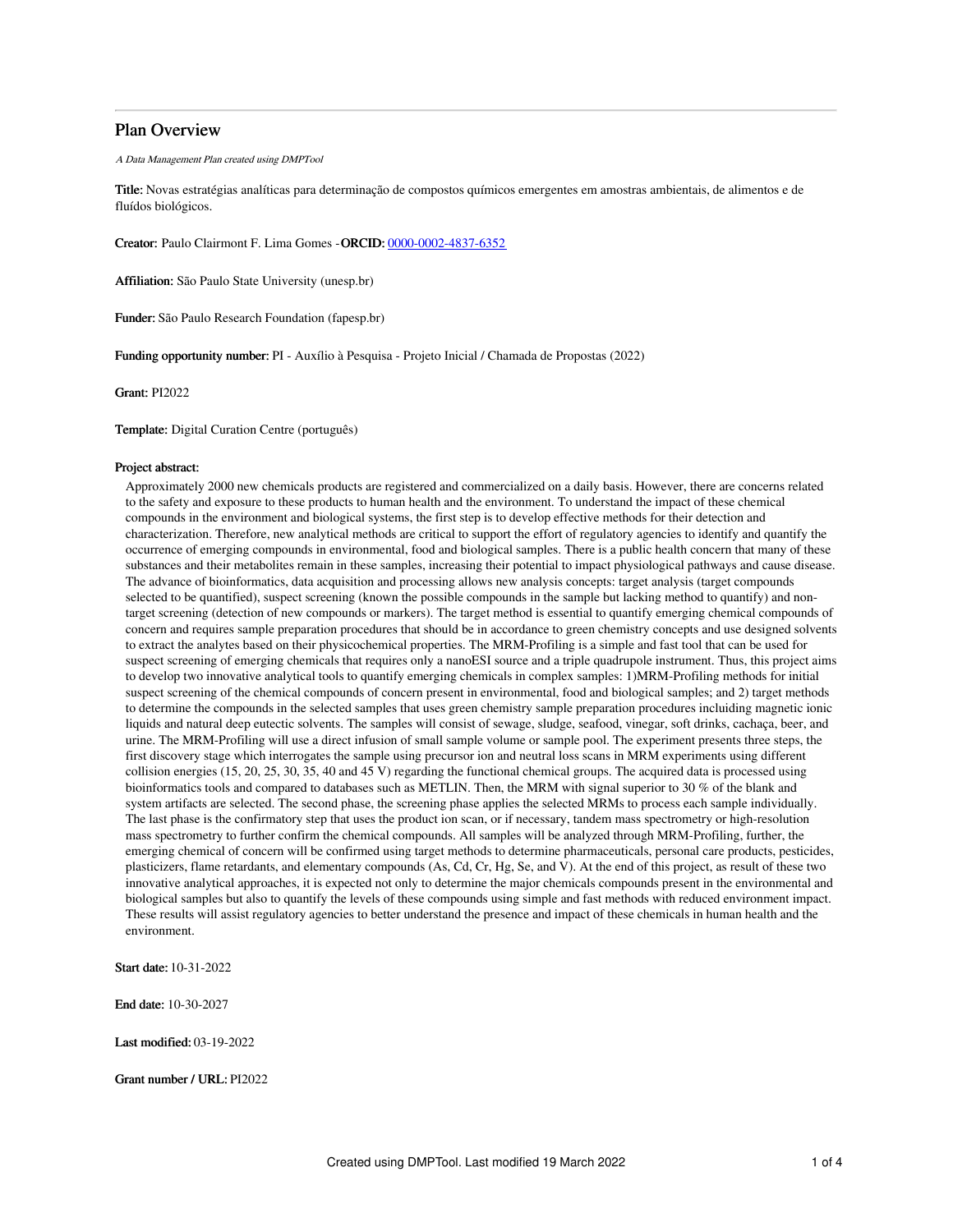# Copyright information:

The above plan creator(s) have agreed that others may use as much of the text of this plan as they would like in their own plans, and customize it as necessary. You do not need to credit the creator(s) as the source of the language used, but using any of the plan's text does not imply that the creator(s) endorse, or have any relationship to, your project or proposal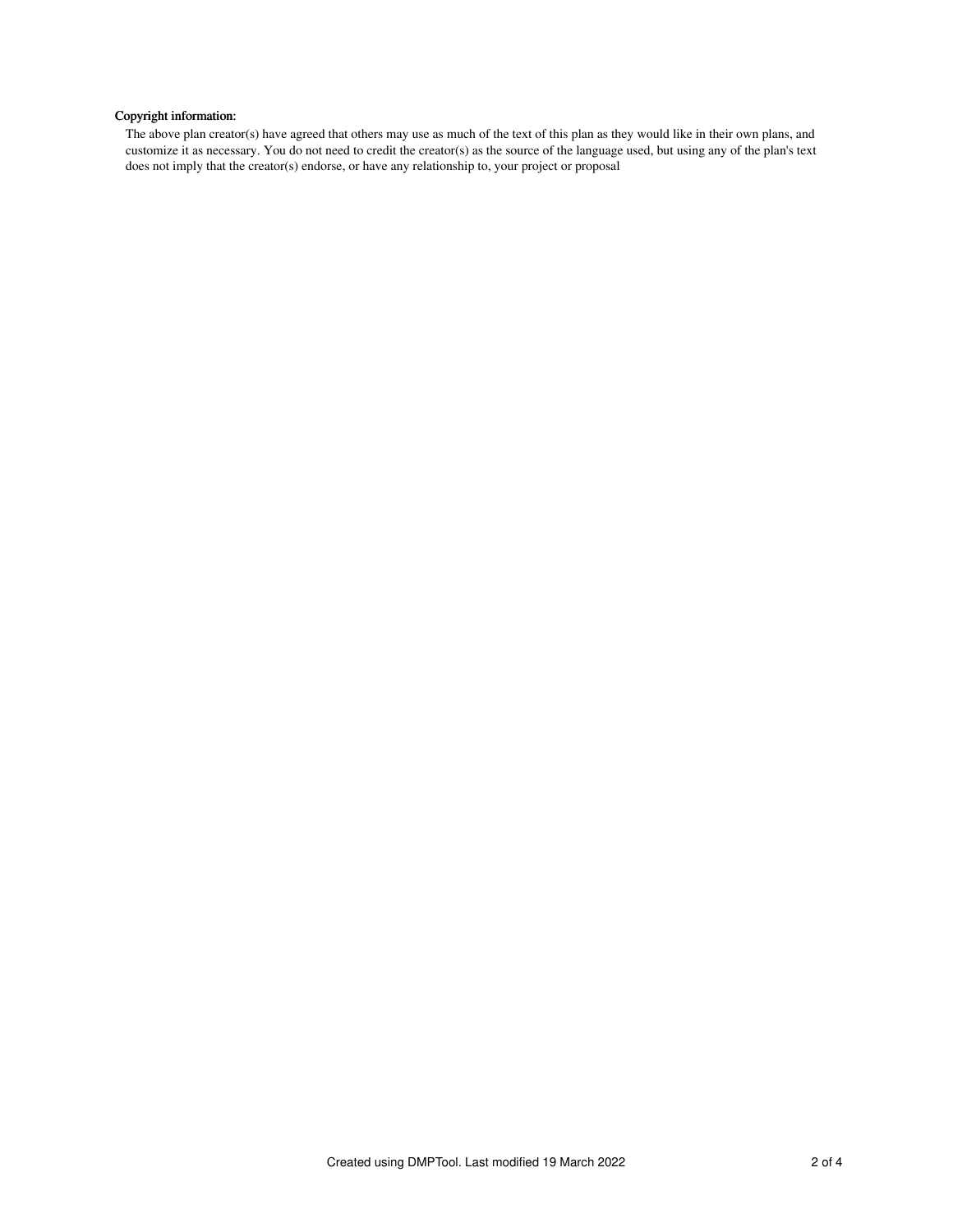# Novas estratégias analíticas para determinação de compostos químicos emergentes em amostras ambientais, de alimentos e de fluídos biológicos.

## Coleta de Dados

#### Que dados serão coletados ou criados?

Os dados referentes as amostras de esgoto, lodo, frutos do mar industrializados, vinagre, refrigerantes, cachaça, cerveja e urina analisadas pelos métodos de MRM-Profiling e métodos target fornecerão informações importantes relativos a presença de compostos químicos emergentes.

#### Como os dados serão coletados ou criados?

As amostras serão coletadas e analisadas por infusão direta no método de MRM-Profiling bem como pelos métodos target usando solventes verdes e moduláveis considerados verdes.

## Documentação e Metadados

#### Que documentação e metadados acompanharão os dados?

Os resultados obtidos das amostras serão armazenados em software de planilhas como Excel, Libreoffice ou Planilhas Google.

## Ética e Conformidade Legal

#### Como você administrará qualquer questão ética?

As amostras de urina por serem provenientes de seres humanos, será coletada e analisada com os parceiros internacionais da Purdue University e da Iowa State University, sendo submetida ao comitê de ética da instituição.

#### Como você vai gerenciar os direitos autorais e os direitos de propriedade intelectual (IP / IPR)?

Os dados gerados serão propriedade das instituções envolvidas no projeto que serão disponibilizados em bancos públicos das universidades após a conclusão da presente proposta.

## Armazenamento e Backup

#### Como os dados serão armazenados e terão backup durante a pesquisa?

Os dados obtidos durante o projeto serão armazenados no Google Drive, Dropbox e pCloud do coordenador do projeto (Prof. Dr. Paulo Clairmont F. de Lima Gomes). Além disso, haverá cópia simultânea desses dados em dois discos rígidos (HDs) diferentes, um sob o cuidado do Prof. Paulo Clairmont e outro sob responsabilidade do Prof. Mario Henrique Gonzalez.

#### Como você vai gerenciar o acesso e a segurança?

Os dados serão disponibilizados aos interessado que tiverem interesse nas pesquisas desenvolvidas e quando solicitado o seu acesso.

## Seleção e Preservação

#### Quais dados são de valor a longo prazo e devem ser mantidos, compartilhados e / ou preservados?

Os dados serão preservados pelo prazo de 5 anos mesmo após o final do projeto e compartilhados conforme solicitação pelos interessados.

#### Qual é o plano de preservação a longo prazo do conjunto de dados?

Todos os dados obtidos, principalmente, os usados para publicação serão armazenados mesmo após o fim do projeto. Os dados serão preservados pelo prazo de 5 anos mesmo após o final do projeto. Os dados serão compartilhados pelo repositório das instituiçoes envolvidas no desenvolvimento desse projeto, além de publicações em revistas de ampla divulgação internacional.

## Compartilhamento de Dados

#### Como você vai compartilhar os dados?

Os dados serão disponibilizados aos interessado que tiverem interesse nas pesquisas desenvolvidas e quando solicitado o seu acesso.

#### Existem restrições ao compartilhamento de dados requeridos?

Poderá haver restrições de dados, caso na etapa de síntese dos novos solventes verdes gerem pedidos de patente. Os demais dados ficaram disponibilizados conforme solicitação.